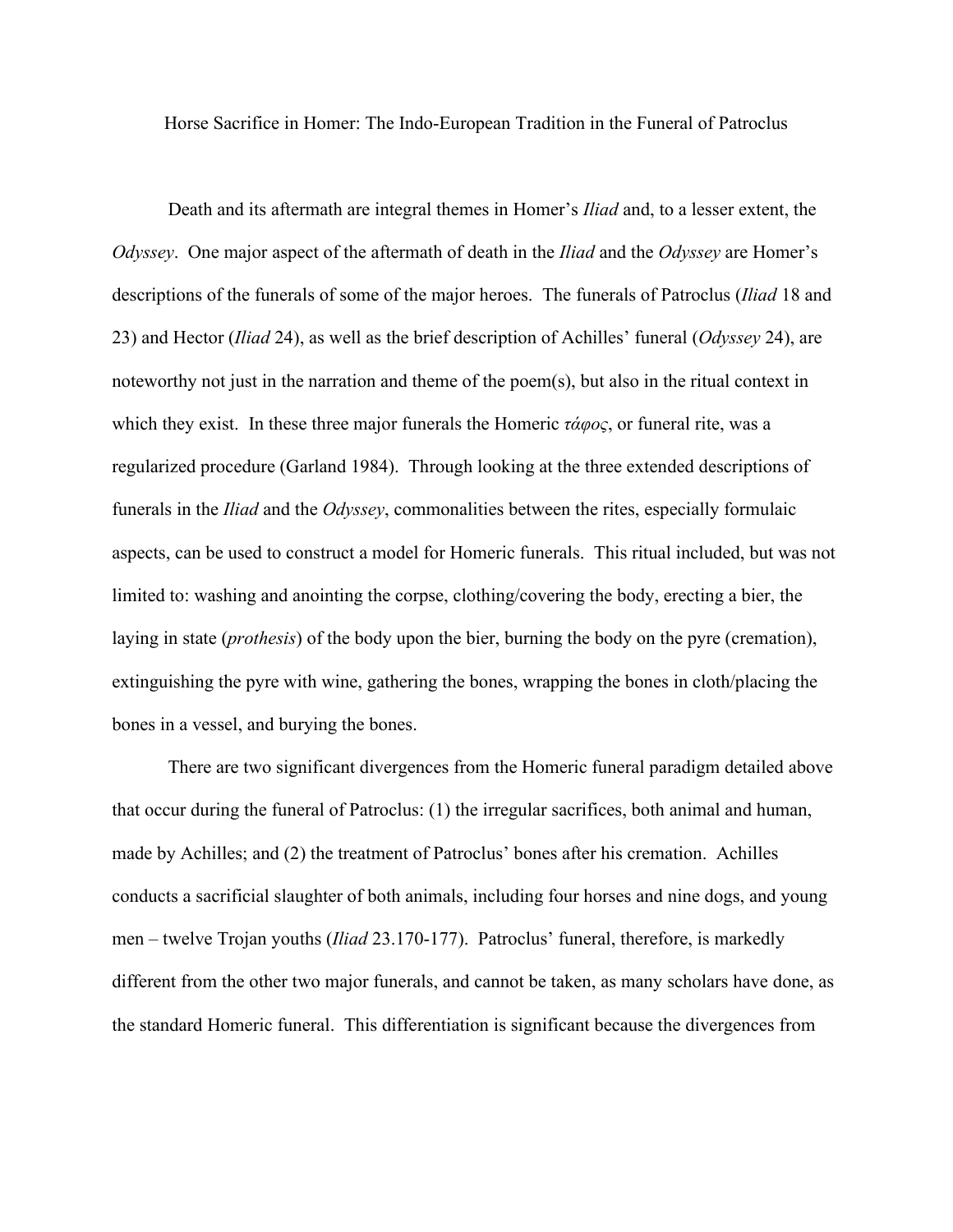the typical Homeric funeral in Patroclus' funeral refer back to earlier Indo-European traditions for royal and elite members.

This paper will specifically explore one such deviation from the Homeric funerary paradigm, the sacrifice of horses at Patroclus' funeral (*Iliad* 23.171-172). Horses are not sacrificed during any of the other Homeric funerals, so the inclusion of horses in the funeral of Patroclus serves to differentiate and highlight Patroclus' funeral compared to the other Homeric funerals. Homer does not specify the origin of the sacrificed horses, but this paper will theorize that the horses were of Trojan origin and were captured as war booty. These horses then represented Trojan wealth, both physically and symbolically, and their sacrifice stands in for the destruction of Troy by the Achaeans, especially Achilles.

The sacrifice of these horses in the funeral of Patroclus will subsequently be compared to those that occur in the Hittite *Šalliš Waštaiš* ritual and the Indic *aśvamedha* ritual. In the Indo-European tradition, horse sacrifice is inextricably linked with kingship (Fortson 2005). Indeed, horse sacrifice is included in the *Šalliš Waštaiš* ritual, but is not elsewhere attested in Hittite (Puhvel 1970; Rutherford 2020). The Indic *aśvamedha* ritual was performed by a king to demonstrate and solidify power (Jamison 1996). Similarly, the *Šalliš Waštaiš* ritual was an immense demonstration and validation of power, but for a dead king or queen. Patroclus is neither alive nor a king, but this sacrifice is more about Achilles, the sacrificer, than Patroclus, the recipient of the sacrifice. In elevating Patroclus' funeral to such an extent through mortuary sacrifices associated with Indo-European kingship, the power of Achilles is in turn affirmed.